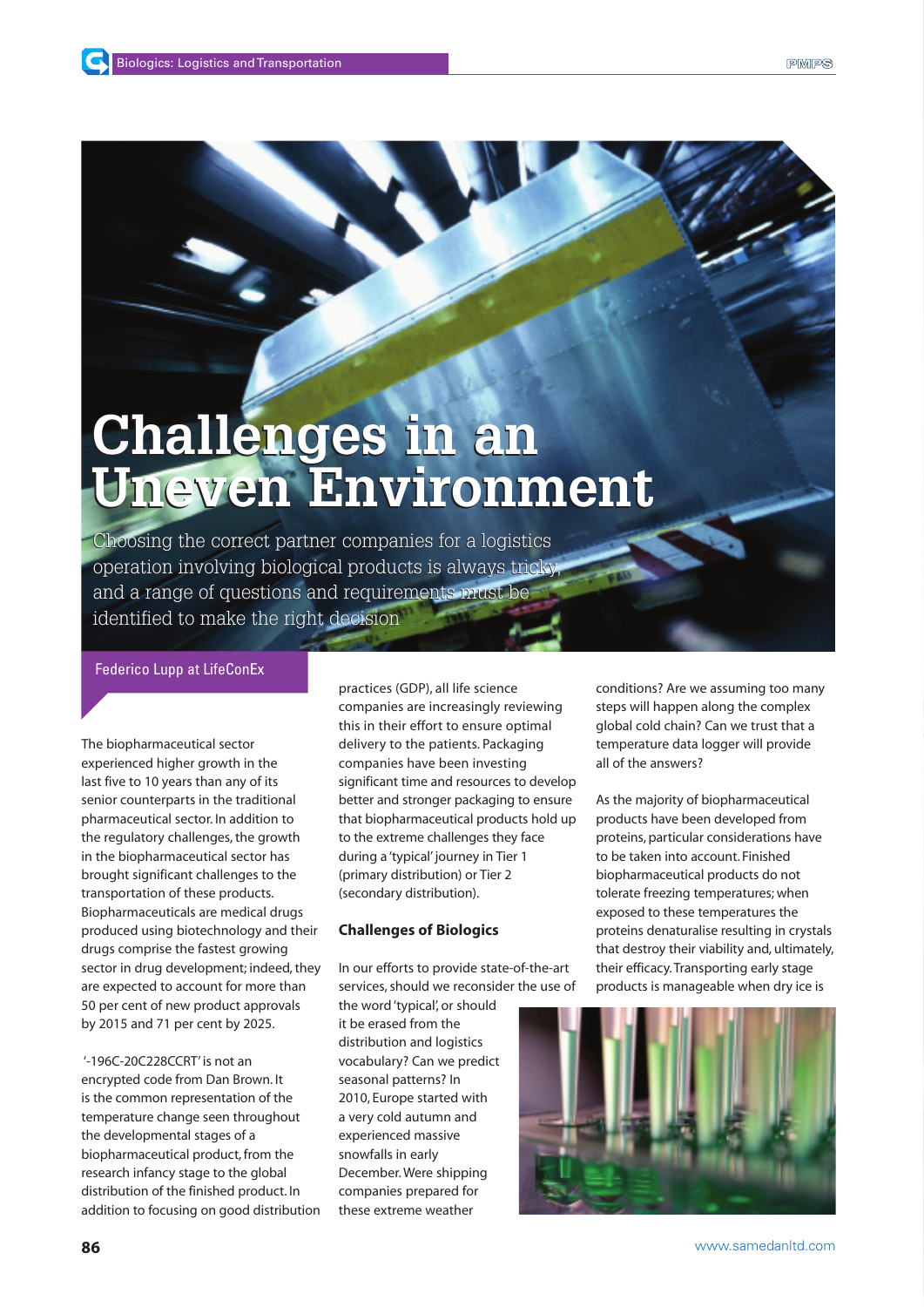utilised, as it supports temperature control. This can only be assured, however, with controlled packaging and applied calculations of the rate of dry ice sublimation. There are additional factors which distinguish biopharmaceutical products from traditional pharmaceutical products; such as a very high value per single dose – ranging from double to triple that of traditional pharmaceuticals and beyond – and the fact that several of these products target very small population groups.

A shorter product lifespan presents additional logistical challenges for the biopharmaceutical industry. Considerations include: provision of the safest and most optimal transportation routes; qualification and utilisation of specialised containers; dedicated security features on the ground and in the air; and last but not least, shock sensitivity. A more thorough analysis of shock sensitivity is required in order to evaluate the capacity of passive solutions, as well as a review of active cool container types to address this requirement properly.

# **Essential Considerations**

A review of the different process steps in the elaboration of a biopharmaceutical product indicates the differing temperature demands of these products (see Figure 1). This would not be a challenge in the event that all of the steps were to happen at the same site. The sobering reality presented by global sourcing, manufacturing and supply have brought unique challenges for drug manufacturers, transportation companies



and regulatory agencies. Are we prepared to support the transportation of products which need to be kept either deep frozen (-20°C), at 2°C to 8°C or within controlled room temperature (+15°C to +25°C) ranges? We should also consider whether the management of end-to-end transportation processes prevents loss and minimises risk, if we have a proper primary and contingency plan in place and whether we are working with experts who are familiar with the global infrastructure of the cold chain. A holistic review would be appropriate.

To be able to ascertain the challenges involved, one should run quality risk assessments with service providers and establish level-frequency of performance management, and go deep into the infrastructure of your chosen providers. Perform an audit, plan a visit, go and see if you are getting what was promised at the sales pitch. Run this exercise with the freight forwarder you will be working with, as it is important to identify their capabilities, how well trained their staff are, whether they have written processes such as training logs, and what lies behind their concepts of the 'control tower' and the 'competence centre'. Are these merely fashionable words? Is the promise larger than the reality?

Visit the trucking companies, airlines and ground handling agents. Ask to see where your products will be kept. What processes do these airlines have for temperature-controlled life science products? Find out what contingency plans they have implemented, how they will handle your passive cooling box and where it will be stored. How would they

know when to store it in a specific cold room? Would the indication of a 2°C to 8°C product be enough that freight forwarders highlight this on the master airway bill, their contract with the airlines? Who exactly ensures that this level of communication is really happening? Continue to dig

deeper. Is one cold chamber similar to another? Of course not – calibration, size, segregation of products and alarms to trigger when running out of set points all vary. In addition, we should know more than one airport in the chain, as the product that has taken so much time in the research and development phase is finally approaching the market – no failures are allowed.

What about the airlines? The airlines do not use the same type of aircraft. They would have purchased different types of additional equipment, depending on their core business. It is important to know if they are prepared to transport temperature-sensitive products, they have specific processes for transporting your products from their warehouses, to the tarmac and onto the aircraft, and if they truly understand your needs and, most importantly, can they deliver?

We have to be diligent and strive to obtain more and more data, but then what? Some might feel they have purchased the strongest packaging solution available on the market and have given it to the experts. Or perhaps the plan is to rent a cool container from any brand or type, and rely on the technology to manage itself. Are these all self contained? The answer, of course, is that the packaging is only as strong as the process that it follows.

We have identified that clear, standard operating procedures (SOPs) must be designed, implemented and executed. They must encompass all parties along the entire supply chain in order to document the expectations for that very specific biopharmaceutical product profile. The number of suppliers in a global supply chain should be identified – a route between Paris and Jakarta can easily have over 10. All have their own roles in the global transportation process. But how do we ensure that the chosen packaging will navigate flawlessly and maintain the integrity of the products throughout the process?

If the packaging is only as good as the process that it follows, who follows the process and ensures that all steps are followed as planned? Validation times

#### **88** www.samedanltd.com